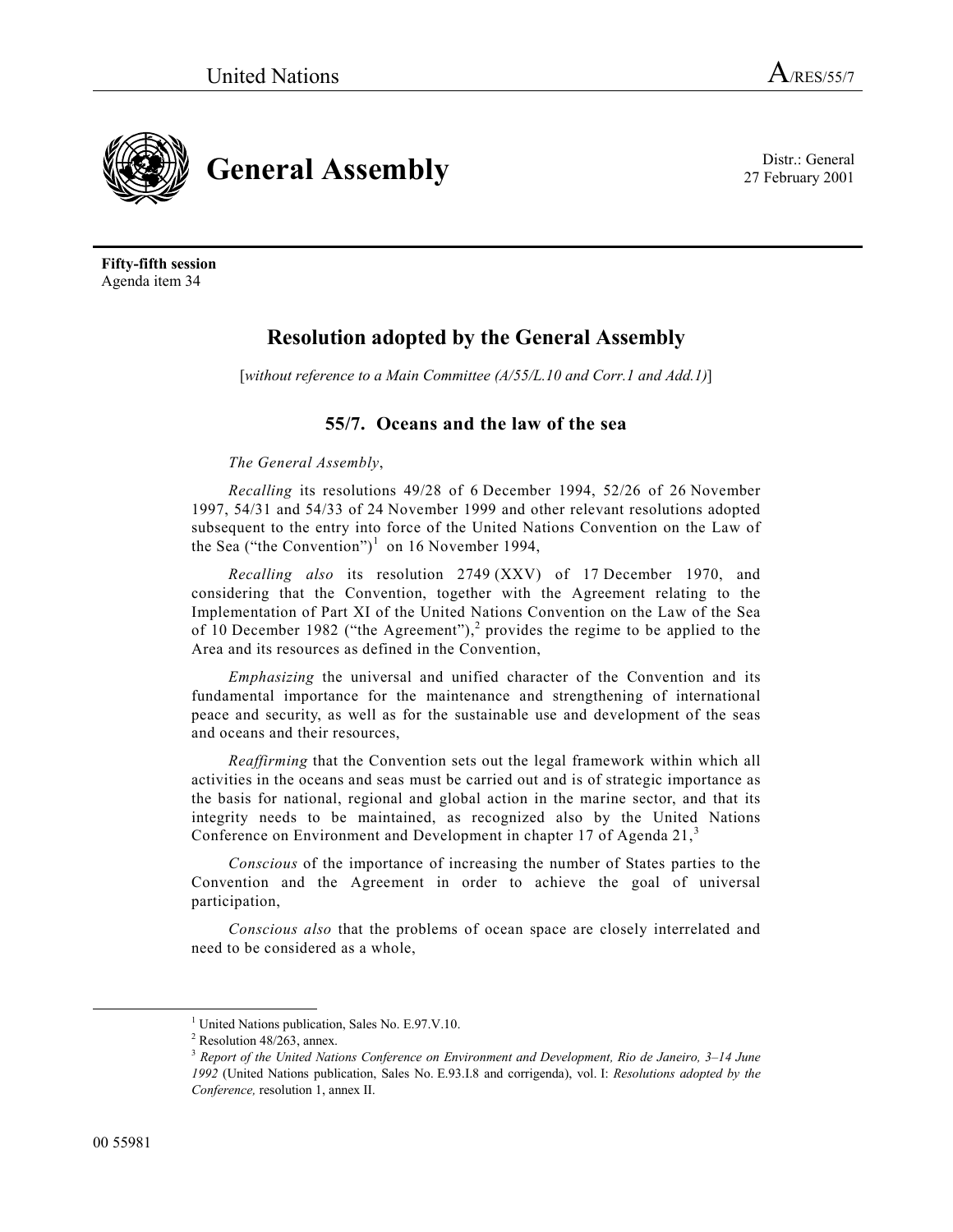*Convinced* of the need, building on arrangements established in accordance with the Convention, to improve coordination at the national level and cooperation and coordination at both intergovernmental and inter-agency levels, in order to address all aspects of oceans and seas in an integrated manner,

*Recognizing* the important role that the competent international organizations have in relation to ocean affairs, in implementing the Convention and in promoting sustainable development of the oceans and seas and their resources,

Taking note of the report of the Secretary-General,<sup>4</sup> and reaffirming the importance of the annual consideration and review of developments relating to ocean affairs and the law of the sea by the General Assembly as the global institution having the competence to undertake such a review,

*Taking note also* of the outcome of the first meeting of the United Nations open-ended informal consultative process ("the Consultative Process"),<sup>5</sup> established by the General Assembly in its resolution 54/33 in order to facilitate the annual review by the Assembly of developments in ocean affairs,

*Mindful* of the importance of the oceans and seas for the earth's ecosystem and for providing the vital resources for food security and for sustaining economic prosperity and the well-being of present and future generations,

*Bearing in mind* the contribution that major groups, as identified in Agenda 21, can make to raising awareness of the goal of the sustainable development of the oceans and seas and their resources,

*Underlining* the essential need for capacity-building to ensure that all States, especially developing countries, in particular least developed countries and small island developing States, are able both to implement the Convention and to benefit from the sustainable development of their marine resources, as well as to participate fully in global and regional forums and processes dealing with oceans and law of the sea issues,

*Expressing serious concern* at the increase in illegal, unreported and unregulated fishing, and recognizing the importance of strengthening cooperation to combat such activities, particularly through the relevant regional fisheries management organizations and arrangements,

*Recalling* that the role of international cooperation and coordination on a bilateral basis and, where applicable, within a subregional, interregional, regional or global framework is to support and supplement the national efforts of coastal States to promote the integrated management and sustainable development of coastal and marine areas,

*Expressing its deep concern* at the degradation of the marine environment, particularly from land-based activities, and emphasizing the need for international cooperation and for a coordinated approach at the national level to this problem, bringing together the many different economic sectors involved and protecting the ecosystems, and in this context reaffirming the importance of ensuring full implementation of the Global Programme of Action for the Protection of the Marine Environment from Land-based Activities,<sup>6</sup>

 <sup>4</sup>  $4$  A/55/61.

 $5$  See A/55/274.

 $<sup>6</sup>$  A/51/116, annex II.</sup>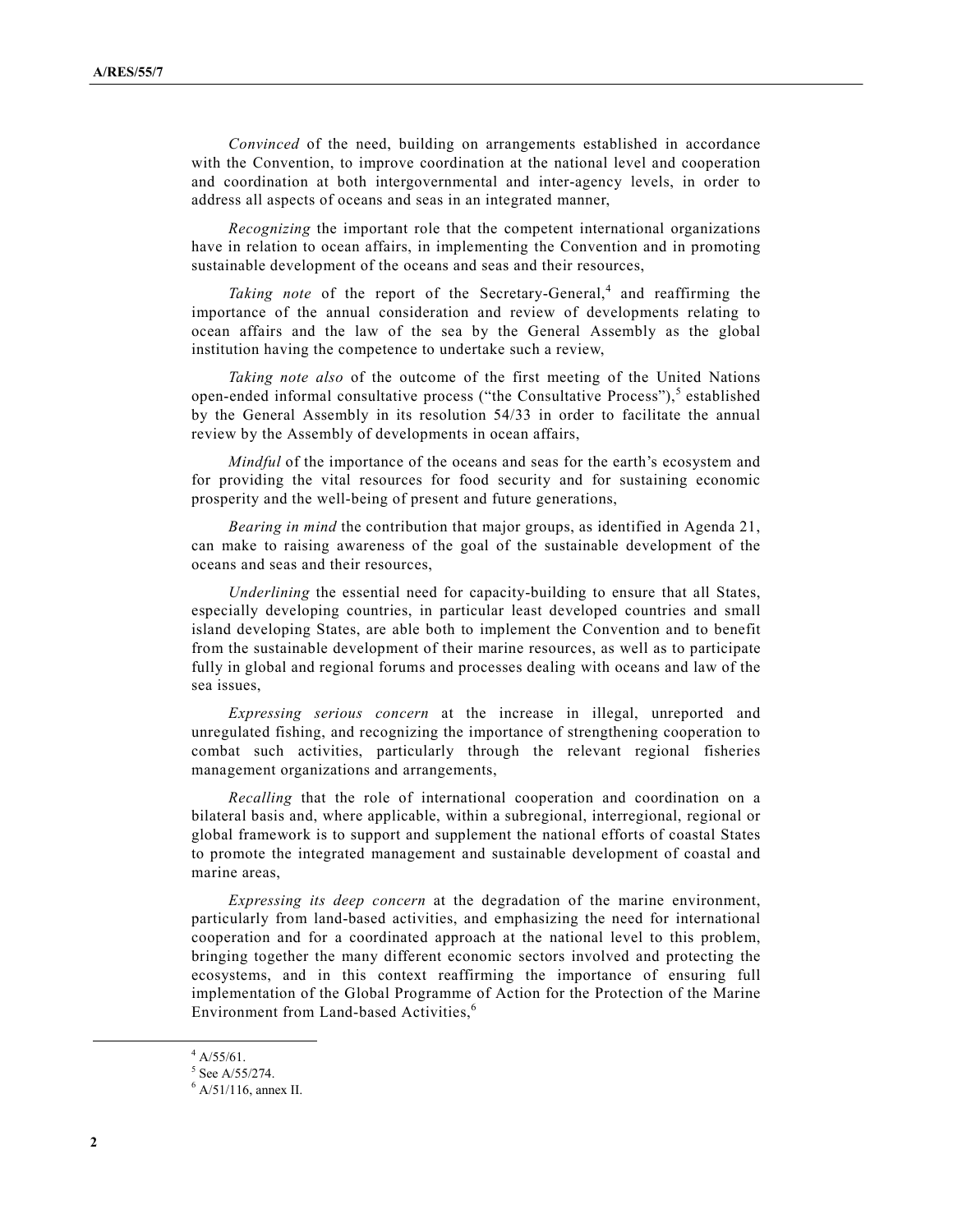*Reiterating its concern* at the degradation of the marine environment as a result of pollution from ships, in particular through the illegal release of oil and other harmful substances, and as a result of pollution by dumping of hazardous waste, including radioactive materials, nuclear waste and dangerous chemicals,

*Recalling* the importance of marine science in promoting the sustainable management of the oceans and seas, including in the assessment, conservation, management and sustainable use of fish stocks,

*Emphasizing* the need to ensure access of decision makers to advice and information on marine science and technology, as well as to the transfer of technology and support for the production and diffusion of factual information and knowledge for end-users, as appropriate,

*Expressing concern once again* at the continuing threat from piracy and armed robbery at sea, and in this context noting the letter from the Secretary-General of the International Maritime Organization to the Secretary-General of the United Nations drawing attention to the increasing number and seriousness of incidents of piracy and armed robbery at sea,<sup>7</sup>

*Reaffirming* the importance of enhancing the safety of navigation, as well as the necessity for cooperation in this regard,

*Emphasizing* the importance of the protection of the underwater cultural heritage, and recalling in this context the provisions of article 303 of the Convention,

*Noting* the responsibilities of the Secretary-General under the Convention and related resolutions of the General Assembly, in particular resolutions 49/28 and 52/26, and in this context the expected increase in responsibilities of the Division for Ocean Affairs and the Law of the Sea of the Office of Legal Affairs of the Secretariat in view of the progress in the work of the Commission on the Limits of the Continental Shelf ("the Commission") and the anticipated receipt of submissions from States,

1. *Calls upon* all States that have not done so, in order to achieve the goal of universal participation, to become parties to the Convention<sup>1</sup> and the Agreement;<sup>2</sup>

2. *Reaffirms* the unified character of the Convention;

3. *Calls upon* States to harmonize, as a matter of priority, their national legislation with the provisions of the Convention, to ensure the consistent application of those provisions and to ensure also that any declarations or statements that they have made or make when signing, ratifying or acceding to the Convention are in conformity therewith and, otherwise, to withdraw any of their declarations or statements that are not in conformity;

4. *Encourages* States parties to the Convention to deposit with the Secretary-General charts and lists of geographical coordinates, as provided for in the Convention;

5. *Urges* the international community to assist, as appropriate, developing countries, in particular least developed countries and small island developing States, in the acquisition of data and the preparation of charts or lists of geographical coordinates for publication under articles 16, 22, 47, 75 and 84 of the Convention

 <sup>7</sup>  $^7$  A/55/311, annex.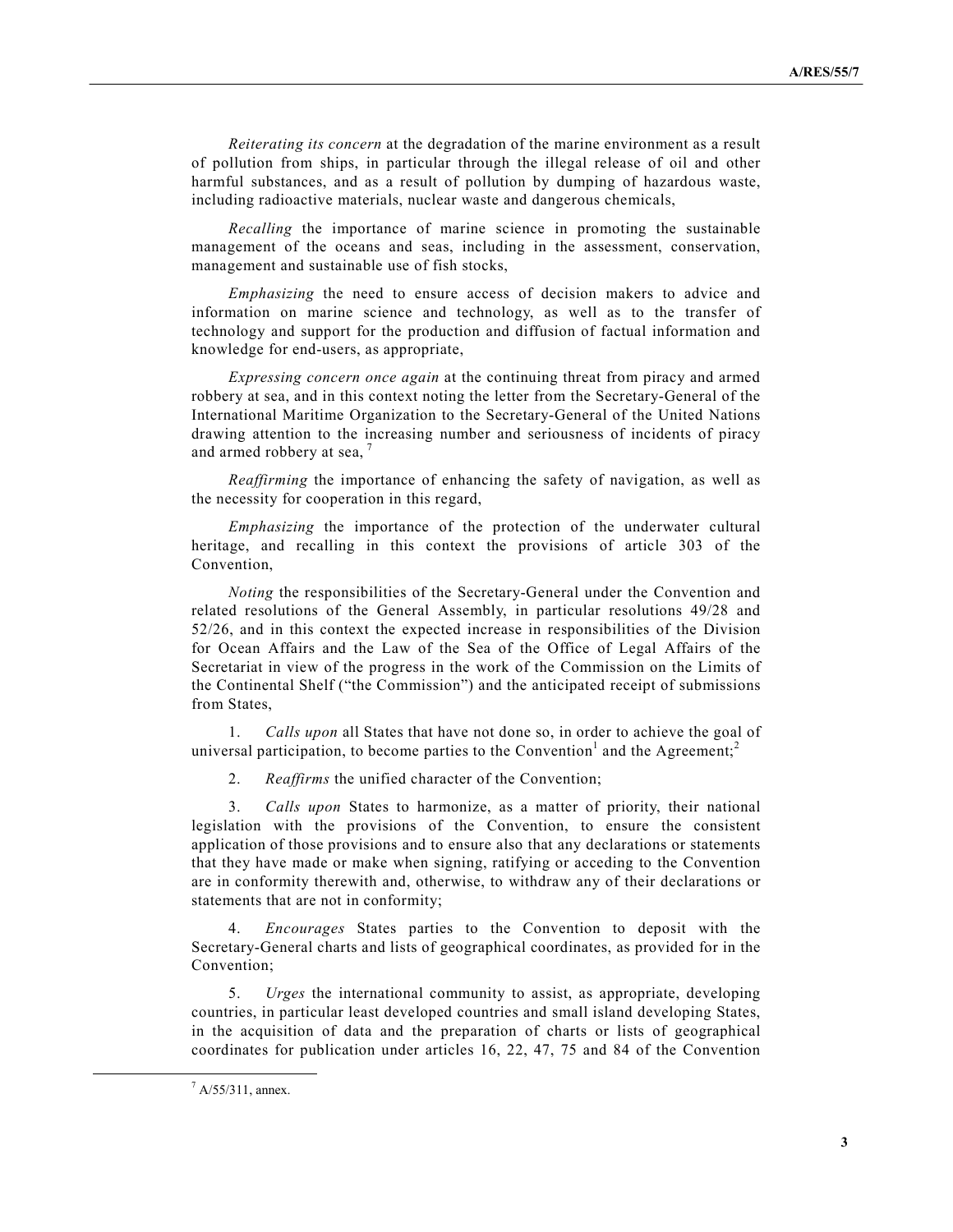and in the preparation of information under article 76 and annex II to the Convention;

6. *Requests* the Secretary-General to convene the eleventh Meeting of States Parties to the Convention in New York from 14 to 18 May 2001 and to provide the services required;

7. *Notes with satisfaction* the continued contribution of the International Tribunal for the Law of the Sea ("the Tribunal") to the peaceful settlement of disputes in accordance with Part XV of the Convention, underlines its important role and authority concerning the interpretation or application of the Convention and the Agreement, encourages States parties to the Convention to consider making a written declaration choosing from the means set out in article 287 for the settlement of disputes concerning the interpretation or application of the Convention and the Agreement, and invites States to note the provisions of annexes V, VI, VII and VIII to the Convention concerning, respectively, conciliation, the Tribunal, arbitration and special arbitration;

8. *Recalls* the obligations of parties to cases before a court or a tribunal referred to in article 287 of the Convention to ensure prompt compliance with the decisions rendered by such court or tribunal;

9. *Requests* the Secretary-General to establish a voluntary trust fund to assist States in the settlement of disputes through the Tribunal, and to report annually to the Meeting of States Parties to the Convention on the status of the  $fund;$ <sup>8</sup>

10. *Invites* States, intergovernmental organizations, national institutions, nongovernmental organizations, as well as natural and juridical persons, to make voluntary financial contributions to the fund;

11. *Encourages* States that have not yet done so to nominate conciliators and arbitrators in accordance with annexes V and VII to the Convention, and requests the Secretary-General to continue to update and circulate lists of these conciliators and arbitrators on a regular basis;

12. *Welcomes* the adoption of the Regulations on Prospecting and Exploration for Polymetallic Nodules in the Area by the Assembly of the International Seabed Authority ("the Authority") on 13 July 2000,<sup>9</sup> and notes with satisfaction that the Authority is now in a position to proceed to issue contracts to the registered pioneer investors in accordance with the Convention, the Agreement and those Regulations;

13. *Appeals* to all States parties to the Convention to pay their assessed contributions to the Authority and the Tribunal in full and on time, and appeals also to all former provisional members of the Authority to pay any outstanding contributions;

14. *Calls upon* States that have not done so to consider ratifying or acceding to the Agreement on the Privileges and Immunities of the Tribunal<sup>10</sup> and to the Protocol on the Privileges and Immunities of the Authority; $11$ 

 <sup>8</sup> <sup>8</sup> Terms of reference are annexed to the present resolution (see annex I).

 $9$  ISBA/6/A/18, annex.

 $10$  SPLOS/25.

 $11$  ISBA/4/A/8, annex.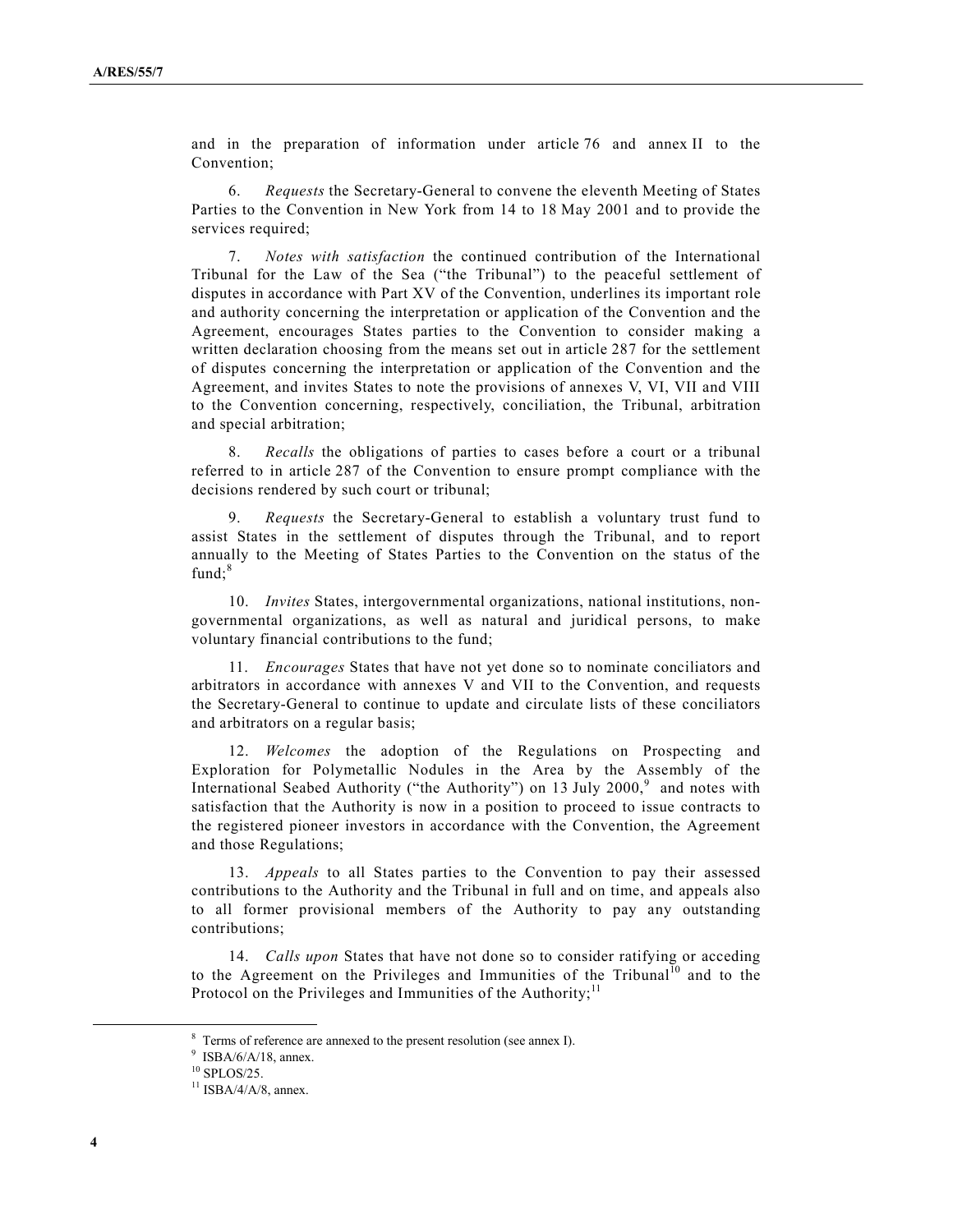15. *Notes* the continuing progress in the work of the Commission, including the successful open meeting on  $1$  May  $2000^{12}$  aimed at assisting States in implementing the provisions of the Convention related to the establishment of the outer limits of the continental shelf beyond 200 nautical miles and facilitating the preparation of submissions to the Commission by coastal States regarding the outer limits of their continental shelf;

16. *Also notes* that the Commission has issued a basic flow chart on the preparation of submissions<sup>13</sup> and has adopted an outline for a five-day training course on the delineation of the outer limits of the continental shelf beyond 200 nautical miles and for the preparation of submissions, $14$  and encourages concerned States and relevant international organizations and institutions to consider developing and making available such training courses;

17. *Recalls* that under article 4 of annex II to the Convention, a State intending to establish the outer limits of its continental shelf beyond 200 nautical miles is to submit particulars of such limits to the Commission within ten years of the entry into force of the Convention for that State;

18. *Requests* the Secretary-General to establish a voluntary trust fund to provide training for technical and administrative staff, and technical and scientific advice, as well as personnel, to assist developing States, in particular the least developed countries and small island developing States, for the purpose of desktop studies and project planning, and preparing and submitting information under article 76 and annex II to the Convention in accordance with the procedures of the Scientific and Technical Guidelines of the Commission on the Limits of the Continental Shelf, and to report annually to the General Assembly on the status of the fund: $15$ 

19. *Invites* States, intergovernmental organizations and agencies, national institutions, non-governmental organizations and international financial institutions as well as natural and juridical persons to make voluntary financial or other contributions to the fund;

20. *Requests* the Secretary-General to establish a voluntary trust fund for the purpose of defraying the cost of participation of the members of the Commission from developing States in the meetings of the Commission,<sup>16</sup> and invites States to contribute to the fund;

21. *Approves* the convening by the Secretary-General of the ninth session of the Commission in New York from 21 to 25 May 2001 and a tenth session, if necessary, starting on 27 August 2001 of a duration of three weeks in the event of a submission being filed, or of one week, depending on the workload of the Commission;

22. *Calls upon* bilateral and multilateral donor agencies to keep their programmes under review to ensure the availability in all States, particularly in developing States, of the economic, legal, navigational, scientific and technical capacities and skills necessary for the full implementation of the Convention and the

 $12$  See CLCS/21.

<sup>&</sup>lt;sup>13</sup> CLCS/22.

 $14$  CLCS/24.

<sup>&</sup>lt;sup>15</sup> Terms of reference are annexed to the present resolution (see annex II).

<sup>&</sup>lt;sup>16</sup> Covering both travel expenses and daily subsistence allowance.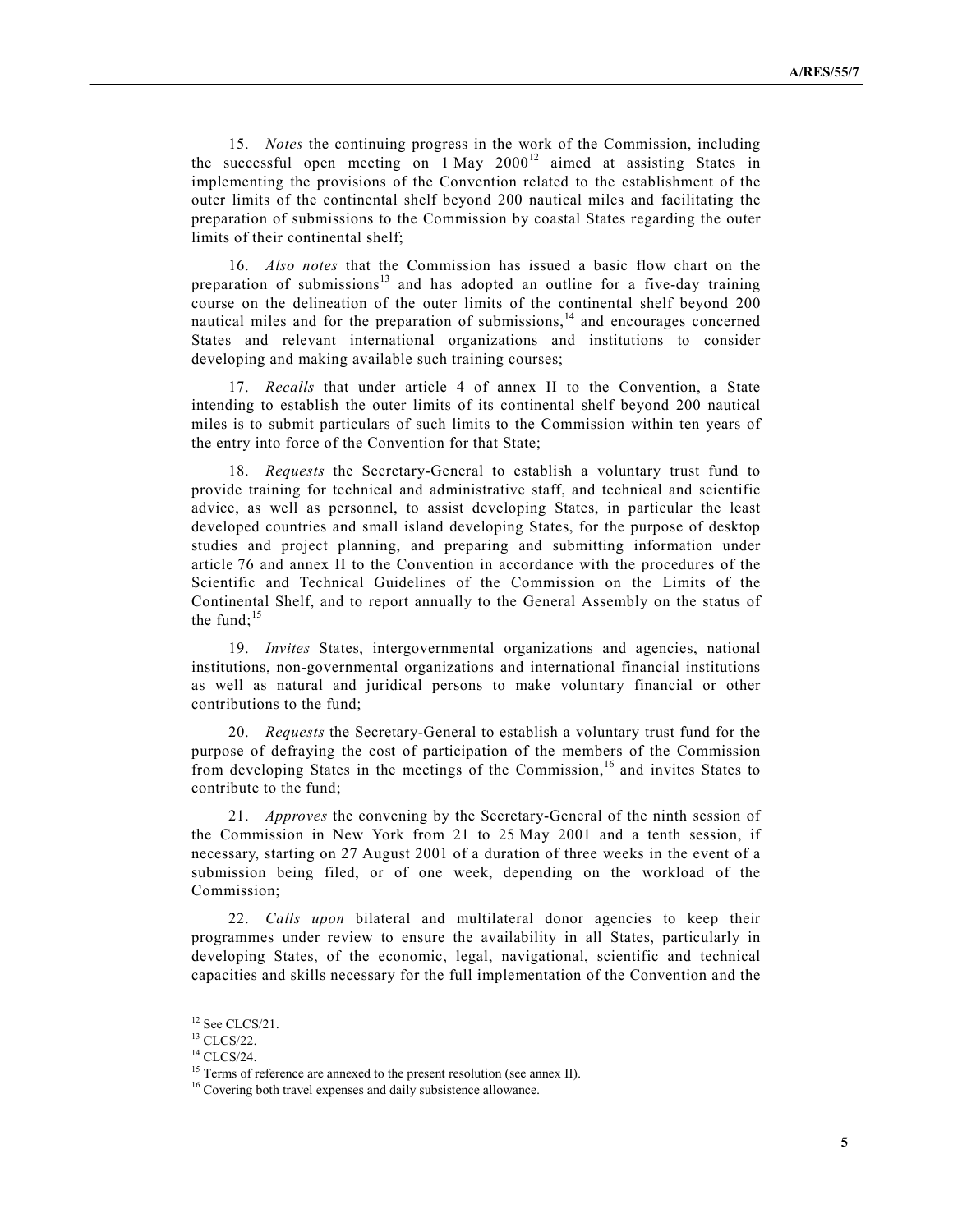sustainable development of the oceans and seas and their resources nationally, regionally and globally, and in so doing to bear in mind the rights of landlocked developing States;

23. *Requests* the Secretary-General, in cooperation with the competent international organizations and programmes, including the Food and Agriculture Organization of the United Nations, the International Labour Organization, the International Hydrographic Organization, the International Maritime Organization, the United Nations Development Programme, the United Nations Industrial Development Organization, the Intergovernmental Oceanographic Commission of the United Nations Educational, Scientific and Cultural Organization, the United Nations Environment Programme, the United Nations Conference on Trade and Development, the World Meteorological Organization and the World Bank, as well as representatives of regional development banks and the donor community, to review the efforts being made to build capacity as well as to identify the duplications that need to be avoided and the gaps that may need to be filled for ensuring consistent approaches, both nationally and regionally, with a view to implementing the Convention, and to include a section on this subject in his annual report on oceans and the law of the sea;

24. *Urges* States to continue the development of an international plan of action on illegal, unregulated and unreported fishing for the Food and Agriculture Organization of the United Nations, as a matter of priority, and in this context recognizes the central role that regional and subregional fisheries organizations and arrangements will have in addressing this issue; $17$ 

25. *Emphasizes* the importance of the implementation of Part XII of the Convention in order to protect and preserve the marine environment, including coastal areas, and its living marine resources against pollution and physical degradation;

26. *Acknowledges* the need to build national capacity for the integrated management of the coastal zone and for the protection of its ecosystem, and invites relevant parts of the United Nations system to promote these aims, including through the provision of the training and institutional support needed to achieve them;

27. *Calls upon* States to prioritize action on marine pollution from landbased sources as part of their national sustainable development strategies and local Agenda 21 programmes, in an integrated and inclusive manner, as a means of enhancing their support for the Global Programme of Action for the Protection of the Marine Environment from Land-based Activities,<sup>6</sup> and calls for their active collaboration to ensure that the 2001 intergovernmental review will enhance the implementation of the Global Programme of Action;

28. *Calls upon* United Nations agencies and programmes identified in General Assembly resolution 51/189 of 16 December 1996 to fulfil their roles in support of the Global Programme of Action and to provide information to Governments for their consideration at the 2001 intergovernmental review of the Global Programme of Action and to the Secretary-General for his annual report on oceans and the law of the sea on their action in this regard and on other steps which could be taken to protect the marine environment;

<sup>&</sup>lt;sup>17</sup> See resolution 55/8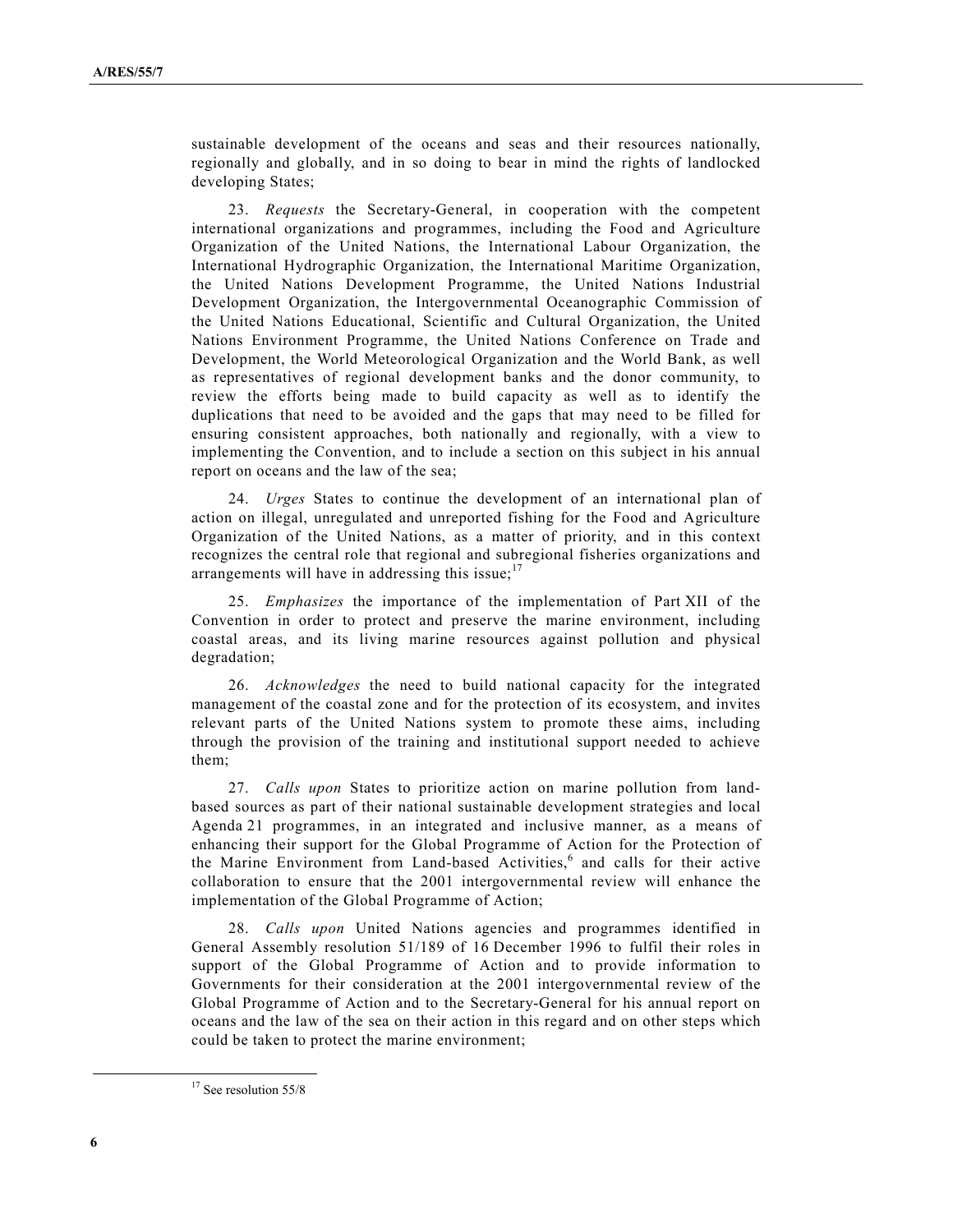29. *Invites* the United Nations Environment Programme and the World Bank, as part of the preparations for the 2001 review of the Global Programme of Action, to consult with Governments, representatives of the private sector, financial institutions and bilateral and multilateral donor agencies to review their involvement in the implementation of the Global Programme of Action and to consider, inter alia, what international support is needed to help overcome the obstacles to the preparation and implementation of national and local action programmes and how they can participate actively in partnership-building with developing countries for the transfer of the requisite technology in accordance with the Convention and taking into account the relevant parts of Agenda 21, capacity-building and funding for the implementation of the Global Programme of Action;

30. *Emphasizes* the importance of ensuring that adverse impacts on the marine environment are taken into account when assessing and evaluating development programmes and projects;

31. *Urges* States to take all practicable steps, in accordance with the International Convention for the Prevention of Pollution from Ships, 1973, as modified by the Protocol of 1978 relating thereto, to prevent pollution of the marine environment from ships and, in accordance with the 1972 Convention on the Prevention of Marine Pollution by Dumping of Wastes and Other Matter, $^{18}$  to prevent pollution of the marine environment by dumping, and further calls upon States to become parties to and to implement the 1996 Protocol to the 1972 Convention; $^{19}$ 

32. *Stresses* the need to consider as a matter of priority the issues of marine science and technology and to focus on how best to implement the many obligations of States and competent international organizations under Parts XIII and XIV of the Convention, and calls upon States to adopt, as appropriate and in accordance with international law, the necessary national laws, regulations, policies and procedures to promote and facilitate marine scientific research and cooperation;

33. *Urges* all States, in particular coastal States, in affected regions to take all necessary and appropriate measures to prevent and combat incidents of piracy and armed robbery at sea, including through regional cooperation, and to investigate or cooperate in the investigation of such incidents wherever they occur and bring the alleged perpetrators to justice, in accordance with international law;

34. *Calls upon* States, in this context, to cooperate fully with the International Maritime Organization, including by submitting reports on incidents to the organization and by implementing its guidelines on preventing attacks of piracy and armed robbery;

35. *Urges* States to become parties to the Convention for the Suppression of Unlawful Acts against the Safety of Maritime Navigation and its Protocol, $^{20}$  and to ensure its effective implementation;

36. *Notes* the continued work of the United Nations Educational, Scientific and Cultural Organization towards a convention for the implementation of the provisions of the Convention, relating to the protection of the underwater cultural

 <sup>18</sup> United Nations, *Treaty Series*, vol. 1046, No. 15749.

<sup>&</sup>lt;sup>19</sup> IMO/LC.2/Circ.380.

<sup>&</sup>lt;sup>20</sup> International Maritime Organization publication, Sales No. 462.88.12E.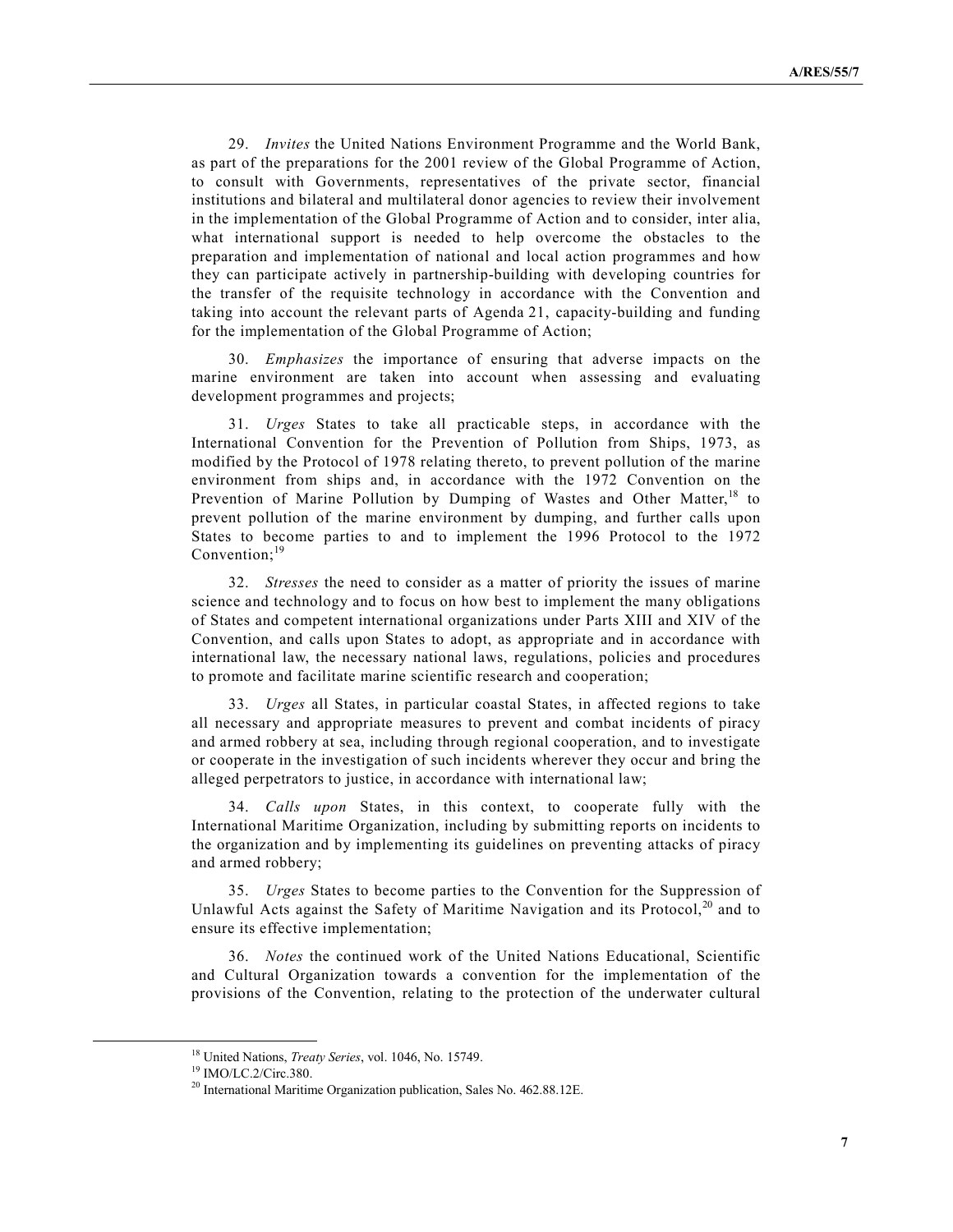heritage, and re-emphasizes the importance of ensuring that the instrument to be elaborated is in full conformity with the relevant provisions of the Convention;

37. *Invites* Member States and others in a position to do so to contribute to the further development of the Hamilton Shirley Amerasinghe Memorial Fellowship Programme on the Law of the Sea established by the General Assembly in resolution 35/116 of 10 December 1980 and to support the training activities under the TRAIN-SEA-COAST Programme of the Division for Ocean Affairs and the Law of the Sea of the Office of Legal Affairs of the Secretariat;

38. *Expresses its appreciation* to the Secretary-General for the annual comprehensive report on oceans and the law of the sea, $4$  prepared by the Division for Ocean Affairs and the Law of the Sea, as well as for the other activities of the Division, in accordance with the provisions of the Convention and the mandate set forth in resolutions 49/28, 52/26 and 54/33;

39. *Requests* the Secretary-General to continue to carry out the responsibilities entrusted to him in the Convention and related resolutions of the General Assembly, including resolutions 49/28 and 52/26, and to ensure that appropriate resources are made available to the Division for Ocean Affairs and the Law of the Sea for the performance of such responsibilities under the approved budget for the Organization;

40. *Reaffirms* its decision to undertake an annual review and evaluation of the implementation of the Convention and other developments relating to ocean affairs and the law of the sea, taking into account resolution 54/33 establishing the consultative process to facilitate the review of developments in ocean affairs, and requests the Secretary-General to convene the second meeting of the Consultative Process in New York from 7 to 11 May 2001;

41. *Recommends* that, in its deliberations on the report of the Secretary-General on oceans and the law of the sea at its second meeting, the Consultative Process organize its discussions around the following areas:

(*a*) Marine science and the development and transfer of marine technology as mutually agreed, including capacity-building in this regard;

(*b*) Coordination and cooperation in combating piracy and armed robbery at sea;

42. *Requests* the Secretary-General to ensure more effective collaboration and coordination between the relevant parts of the Secretariat of the United Nations and the United Nations as a whole, in particular in ensuring the effectiveness, transparency and responsiveness of the Subcommittee on Oceans and Coastal Areas of the Administrative Committee on Coordination, and also requests the Secretary-General to include in his report suggestions on initiatives to improve coordination, in accordance with resolution 54/33, and encourages all United Nations bodies to help this process by drawing to the attention of the Secretariat and the Subcommittee those areas of their work which may, directly or indirectly, affect the work of other United Nations bodies;

43. *Also requests* the Secretary-General to bring the present resolution to the attention of heads of intergovernmental organizations, the specialized agencies and funds and programmes of the United Nations engaged in activities relating to ocean affairs and the law of the sea, and the Subcommittee on Oceans and Coastal Areas of the Administrative Committee on Coordination, drawing their attention to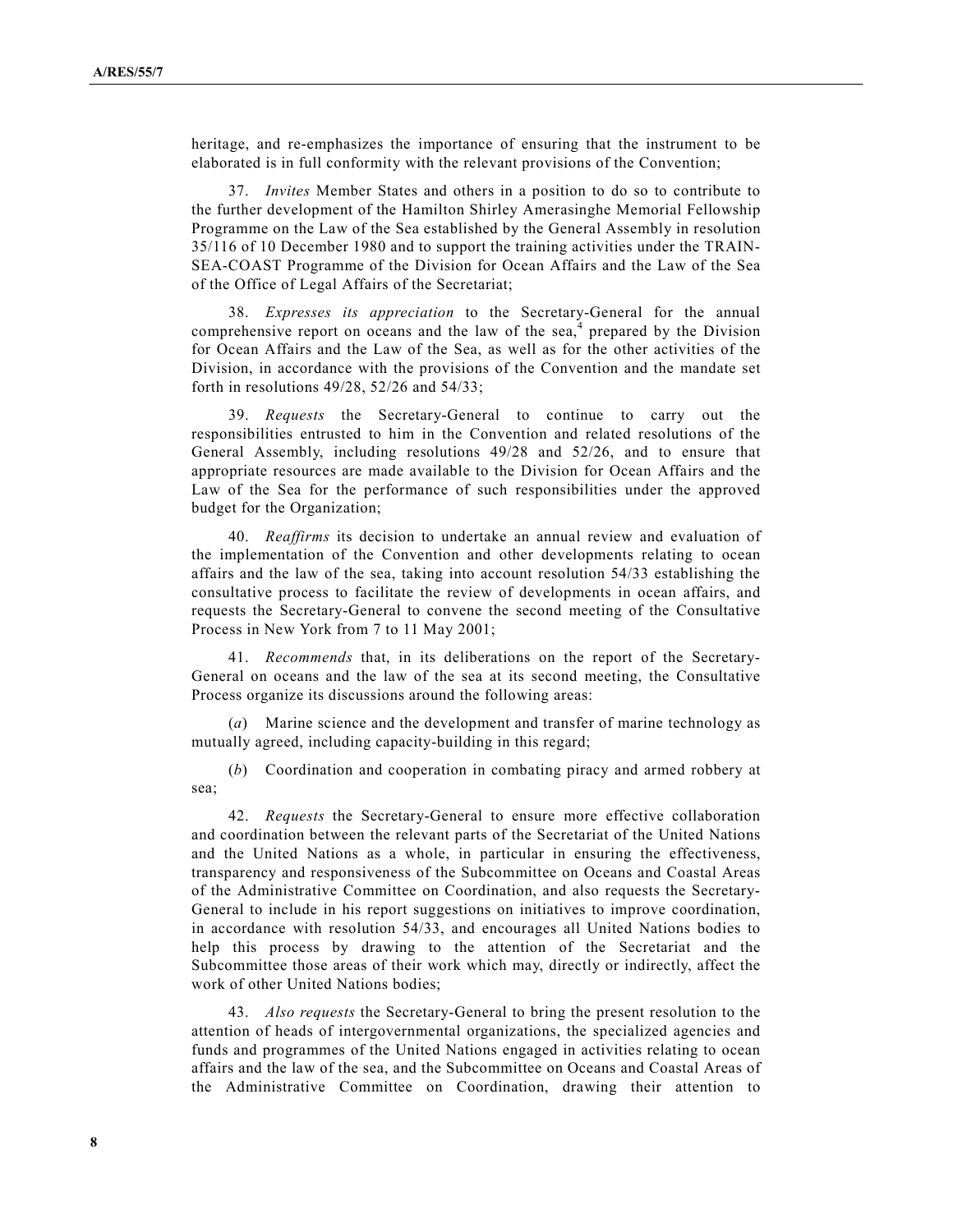paragraphs of particular relevance to them, and underlines the importance of their input for the report of the Secretary-General on oceans and the law of the sea and of their participation in relevant meetings and processes;

44. *Invites* the competent international organizations, as well as funding institutions, to take specific account of the present resolution in their programmes and activities, and to contribute to the preparation of the comprehensive report of the Secretary-General on oceans and the law of the sea;

45. *Requests* the Secretary-General to establish a voluntary trust fund for the purpose of assisting developing countries, in particular least developed countries, small island developing States and landlocked developing States, in attending the meetings of the Consultative Process, and invites States to contribute to this fund;

46. *Also requests* the Secretary-General to report to the General Assembly at its fifty-sixth session on the implementation of the present resolution, including other developments and issues relating to ocean affairs and the law of the sea, in connection with his annual comprehensive report on oceans and the law of the sea, and to provide the report in accordance with the modalities set out in resolution 54/33;

47. *Decides* to include in the provisional agenda of its fifty-sixth session the item entitled "Oceans and the law of the sea".

> *44th plenary meeting 30 October 2000*

## **Annex I**

## **International Tribunal for the Law of the Sea Trust Fund**

## **Terms of reference**

#### **Reasons for establishing the Trust Fund**

1. Part XV of the United Nations Convention on the Law of the Sea ("the Convention") provides for the settlement of disputes. In particular, article 287 specifies that States are free to choose one or more of the following means:

- (*a*) The International Tribunal for the Law of the Sea;
- (*b*) The International Court of Justice;
- (*c*) An arbitral tribunal;
- (*d*) A special arbitral tribunal.

2. The Secretary-General already operates a Trust Fund for the International Court of Justice (see A/47/444). The Permanent Court of Arbitration has established a Financial Assistance Fund. The burden of costs should not be a factor for States, in making the choices under article 287, in deciding whether a dispute should be submitted to the Tribunal or in deciding upon the response to an application made to the Tribunal by others. For these reasons, it was decided to create a Trust Fund for the International Tribunal for the Law of the Sea ("the Tribunal").

## **Object and purpose of the Trust Fund**

3. This Trust Fund ("the Fund") is established by the Secretary-General in accordance with General Assembly resolution 55/7 and pursuant to the Agreement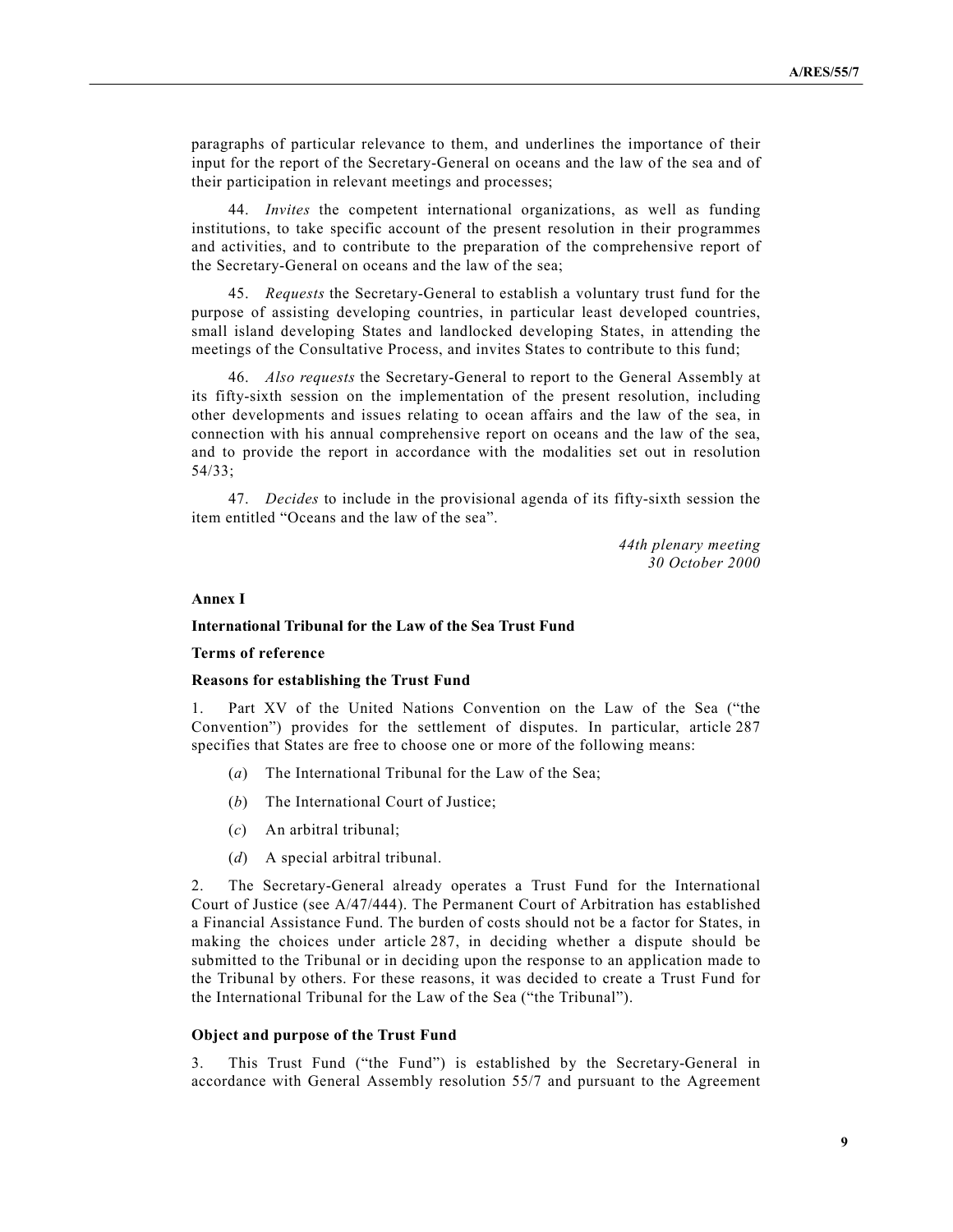on Cooperation and Relationship between the United Nations and the Tribunal of 18 December 1997 (resolution 52/251, annex).

4. The purpose of the Fund is to provide financial assistance to States parties to the Convention for expenses incurred in connection with cases submitted, or to be submitted, to the Tribunal, including its Seabed Disputes Chamber and any other Chamber.

5. Assistance, which will be provided in accordance with the following terms and conditions, should only be provided in appropriate cases, principally those proceeding to the merits where jurisdiction is not an issue, but in exceptional circumstances may be provided for any phase of the proceedings.

## **Contributions to the Fund**

6. The Secretary-General invites States, intergovernmental organizations, national institutions, non-governmental organizations, as well as natural and juridical persons, to make voluntary financial contributions to the Fund.

## **Application for assistance**

7. An application for assistance from the Fund may be submitted by any State party to the Convention. The application should describe the nature of the case which is to be, or has been, brought by or against the State concerned and should provide an estimate of the costs for which financial assistance is requested. The application should contain a commitment to supply a final statement of account of the expenditures made from approved amounts, to be certified by an auditor acceptable to the United Nations.

## **Panel of experts**

8. The Secretary-General will establish a panel of experts, normally three persons of the highest professional standing, to make recommendations on each request. The task of each panel is to examine the application and to recommend to the Secretary-General the amount of the financial assistance to be given, the phase or phases of the proceedings in respect of which assistance is to be given and the types of expenses for which the assistance may be used.

## **Granting of assistance**

9. The Secretary-General will provide financial assistance from the Fund on the basis of the recommendations of the panel of experts. Payments will be made against receipts showing expenditures made in respect of approved costs. The latter may include:

- (*a*) Preparing the application and the written pleadings;
- (*b*) Professional fees of counsel and advocates for written and oral pleadings;

(*c*) Travel and expenses of legal representation in Hamburg during the various phases of a case;

(*d*) Execution of an Order of Judgment of the Tribunal, such as marking a boundary in the territorial sea.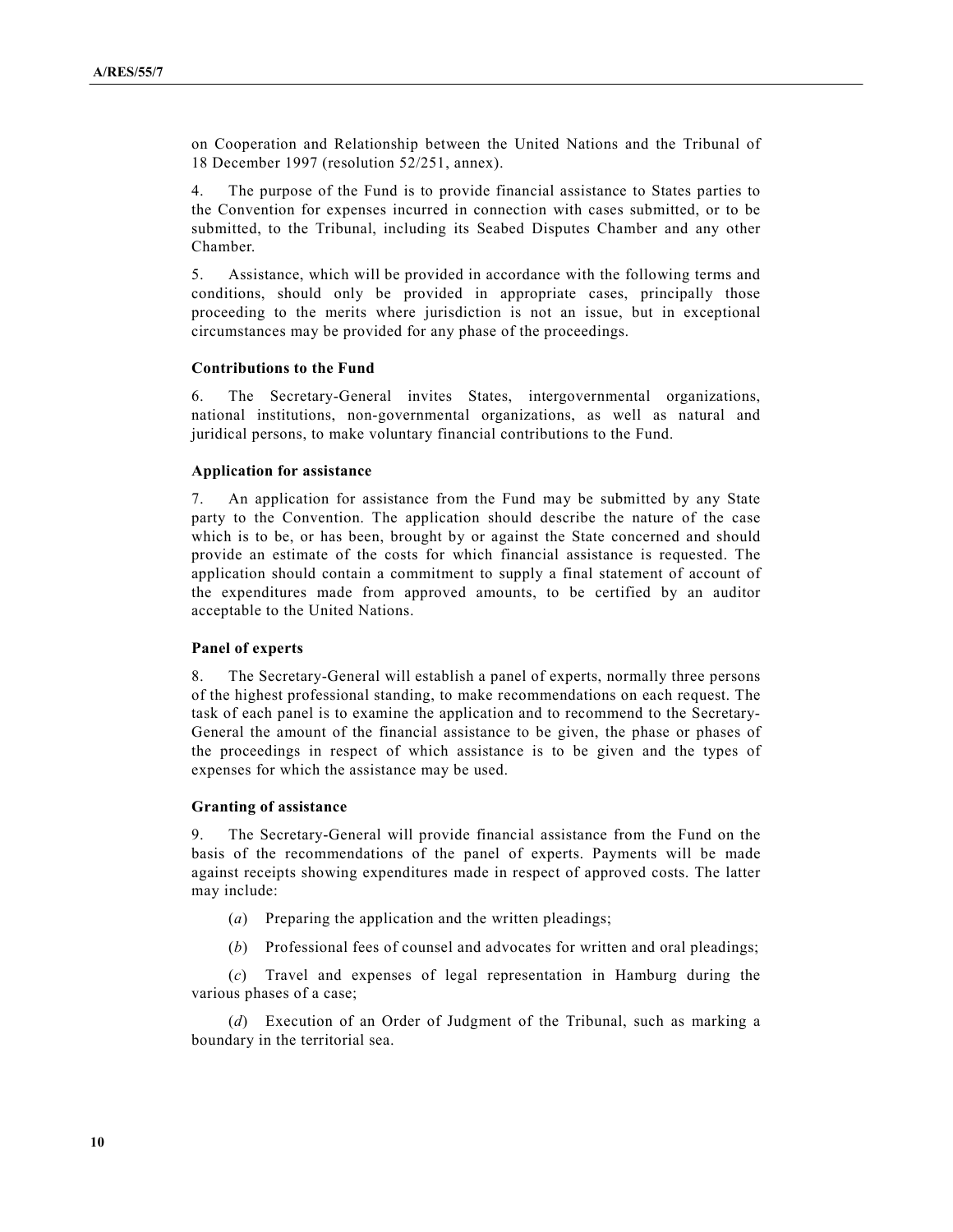## **Application of the Financial Regulations and Rules of the United Nations**

10. The Financial Regulations and Rules of the United Nations will apply to the administration of the Fund, including the procedures for audit.

## **Reporting**

11. An annual report on the activities of the Fund, including details of the contributions to and disbursements from the Fund, will be made to the Meeting of States Parties to the Convention.

## **Implementing office**

12. The Division for Ocean Affairs and the Law of the Sea of the Office of Legal Affairs is the implementing office for this Fund and provides the services for the operation of the Fund.

## **Offers of professional assistance**

13. The implementing office also maintains a list of offers of professional assistance which may be made on a reduced fee basis by suitably qualified persons or bodies. If an applicant for assistance so requests, the implementing office will make the list of offers available to it for its consideration and decision; both financial and other assistance may be extended in respect of the same case or phase thereof.

## **Revision**

14. The General Assembly may revise the above if circumstances so require.

## **Annex II**

**Trust fund for the purpose of facilitating the preparation of submissions to the Commission on the Limits of the Continental Shelf for developing States, in particular the least developed countries and small island developing States, and compliance with article 76 of the United Nations Convention on the Law of the Sea**

#### **Terms of reference, guidelines and rules**

## **1. Reasons for establishing the Trust Fund**

1. Promoting and developing the marine scientific and technological capacity of developing States, in particular the least developed countries and small island States, with a view to accelerating their social and economic development, is essential for the effective implementation of the United Nations Convention on the Law of the Sea of 10 December 1982 ("the Convention").

2. Coastal States intending to establish the outer limits of their continental shelf beyond 200 nautical miles from the baseline from which the breadth of their territorial sea is measured are required by article 76 of the Convention to submit the relevant data and information to the Commission on the Limits of the Continental Shelf ("the Commission"). In accordance with article 4 of annex II to the Convention, the particulars of such limits should be submitted to the Commission within ten years of the entry into force of the Convention for that State. For some States a submission should be made by 16 November 2004.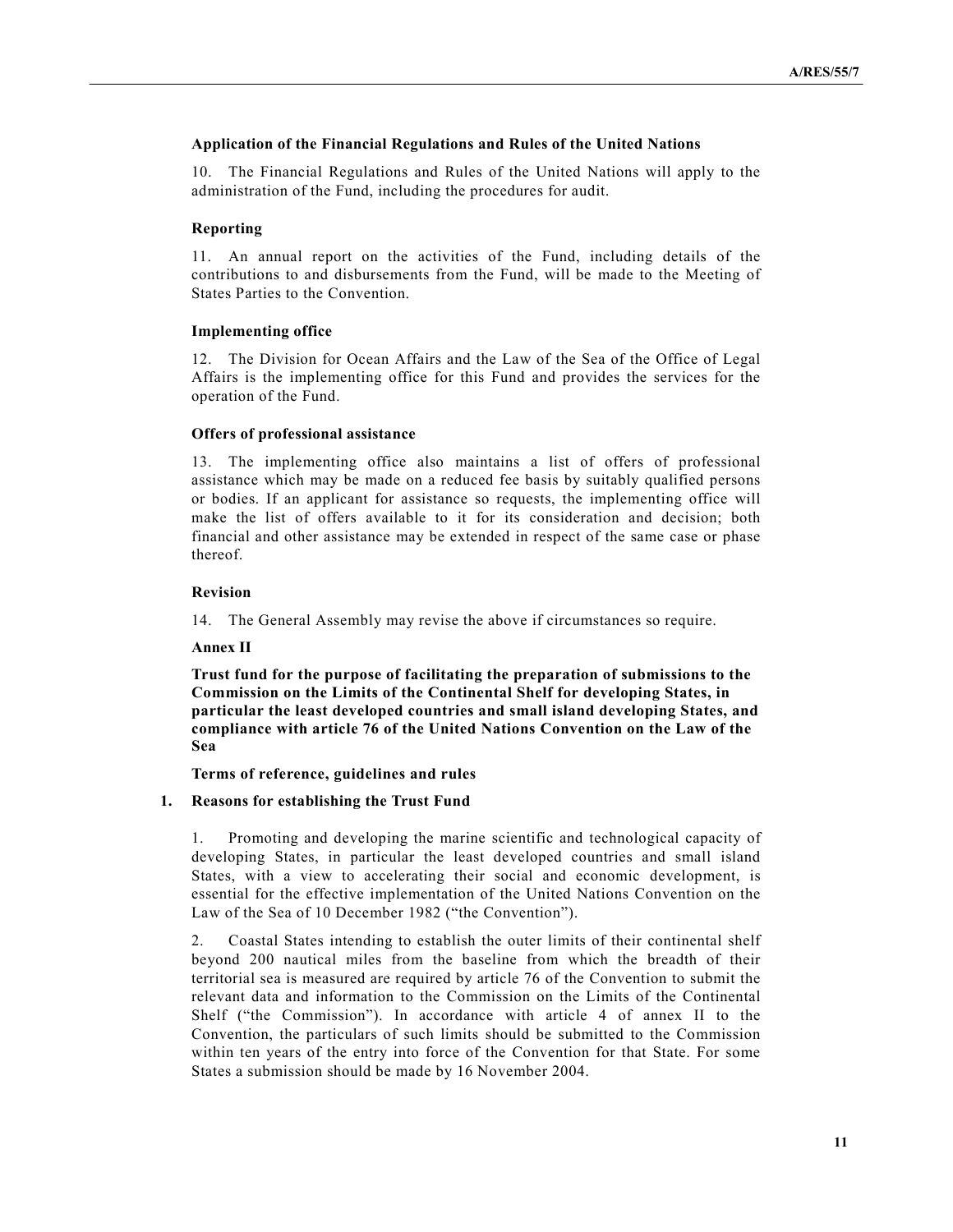3. Developing States, in particular the least developed countries and small island developing States, may face difficulties in complying with the time limit for submissions to the Commission. The Trust Fund is intended to assist these States in complying with the requirements relating to a submission to the Commission.

4. Under article 3, paragraph 1 (*b*), of annex II to the Convention, the Commission may provide scientific and technical advice, if requested by the coastal States concerned, during the preparation of the data to be submitted in accordance with article 76.

5. The Commission has adopted an outline for a five-day training course in order to facilitate the preparation of submissions in accordance with its Scientific and Technical Guidelines. The course is to be developed and delivered by interested Governments, international organizations and institutions which possess the necessary expertise and facilities. The Commission has likewise prepared a basic flow chart illustrating the preparation of submissions by coastal States.

6. The delineation of the continental shelf of a coastal State in accordance with article 76 and annex II to the Convention and annex II to the Final Act of the Third United Nations Conference on the Law of the Sea ("the Final Act") requires a programme for hydrographic and geoscientific surveying and mapping of the continental margin. The complexity and scale, and hence the costs involved, of such a programme will vary greatly from State to State according to the different geographical and geophysical circumstances. A first approach will always involve an assessment of the particular case at hand, followed by planning of appropriate projects for further data acquisition. Such projects require the contracting of highlevel scientific/technical expertise and modern technology. By nature, the costs involved in such data acquisition projects are substantial. In addition to contributing to the Voluntary Fund herein established, the international community should make every effort to facilitate the full implementation of article 76 both financially and in any other possible way or capacity.

7. The initial assessment and the project planning itself will require qualifications in hydrography and geosciences in addition to a full understanding of the relevant provisions of the Convention. The final preparation of a submission to the Commission also requires high-level expertise in geosciences and hydrography.

8. The United Nations has extensive experience in providing assistance to countries for their industrial and economic development. This experience could be extended and utilized to assist States in implementing their rights and obligations under article 76 of the Convention.

## **2. Objects and purpose of the Trust Fund**

9. The Secretary-General, under the Financial Regulations and Rules of the United Nations, establishes the present Trust Fund ("the Fund"). The object of the Fund is to enable developing States, in particular the least developed coastal countries and small island developing States, to make an initial assessment of their particular case, make appropriate plans for further investigations and data acquisition, and to prepare the final submission documents when the necessary data have been acquired.

10. The data acquisition campaigns themselves are not the object of the Fund.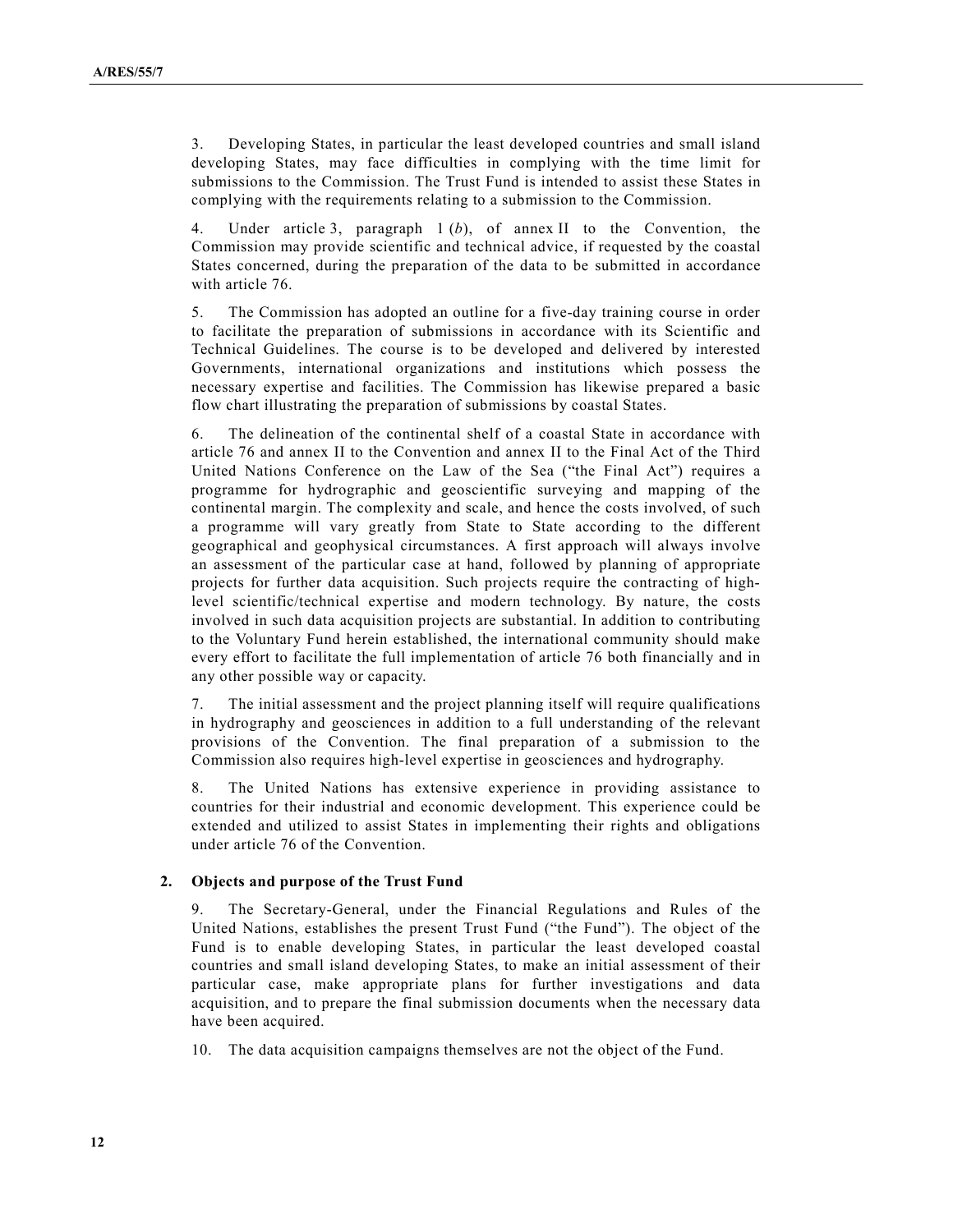11. An initial assessment of the nature of the continental shelf of a coastal State is often made in the form of a desktop study, which is a review and compilation of all existing data and information. Decisions for further action and/or planning for further data acquisition and mapping projects will be based on such a study.

12. The purpose of the Fund is to provide, in accordance with the terms and conditions specified in the Financial Regulations and Rules of the United Nations:

(*a*) Training to the appropriate technical and administrative staff of the coastal State in question, in order to enable them to perform initial desktop studies and project planning, or at least to take full part in these activities;

(*b*) Funds for such studies and planning activities, including funds for advisory/consultancy assistance if needed.

13. The preparation of the final submission documents will have to meet the requirements of article 76 and annex II to the Convention (and for some States, annex II to the Final Act) and the Scientific and Technical Guidelines of the Commission. The training should take this into account and aim at enabling the State's personnel also to prepare most of these documents themselves. The preparation of the submission may induce costs that may be met by funds from the Fund (e.g. software and hardware equipment, technical assistance, etc.).

## **3. Contributions to the Fund**

14. The Secretary-General invites States, intergovernmental organizations and agencies, national institutions, non-governmental organizations and international financial institutions as well as natural and juridical persons to make voluntary financial or other contributions to the Fund.

## **4. Application for financial assistance**

15. An application for financial assistance from the Fund may be submitted by any developing State, in particular the least developed countries and small island developing States, who are Members of the United Nations and party to the Convention.

16. The purpose of the financial assistance applied for should be specified. Financial assistance may be sought for the following purposes:

(*a*) Training of technical and administrative staff;

(*b*) Desktop study or other means to make an initial assessment of the nature of the continental shelf and its limits;

(*c*) Working out of plans for the acquisition of necessary additional data and mapping projects;

- (*d*) Preparation of final submission documents;
- (*e*) Advisory/consultancy assistance related to the above points.

17. Detailed information under each of these purposes should be provided as follows:

(*a*) *Training of technical and administrative staff*

The application shall be accompanied by: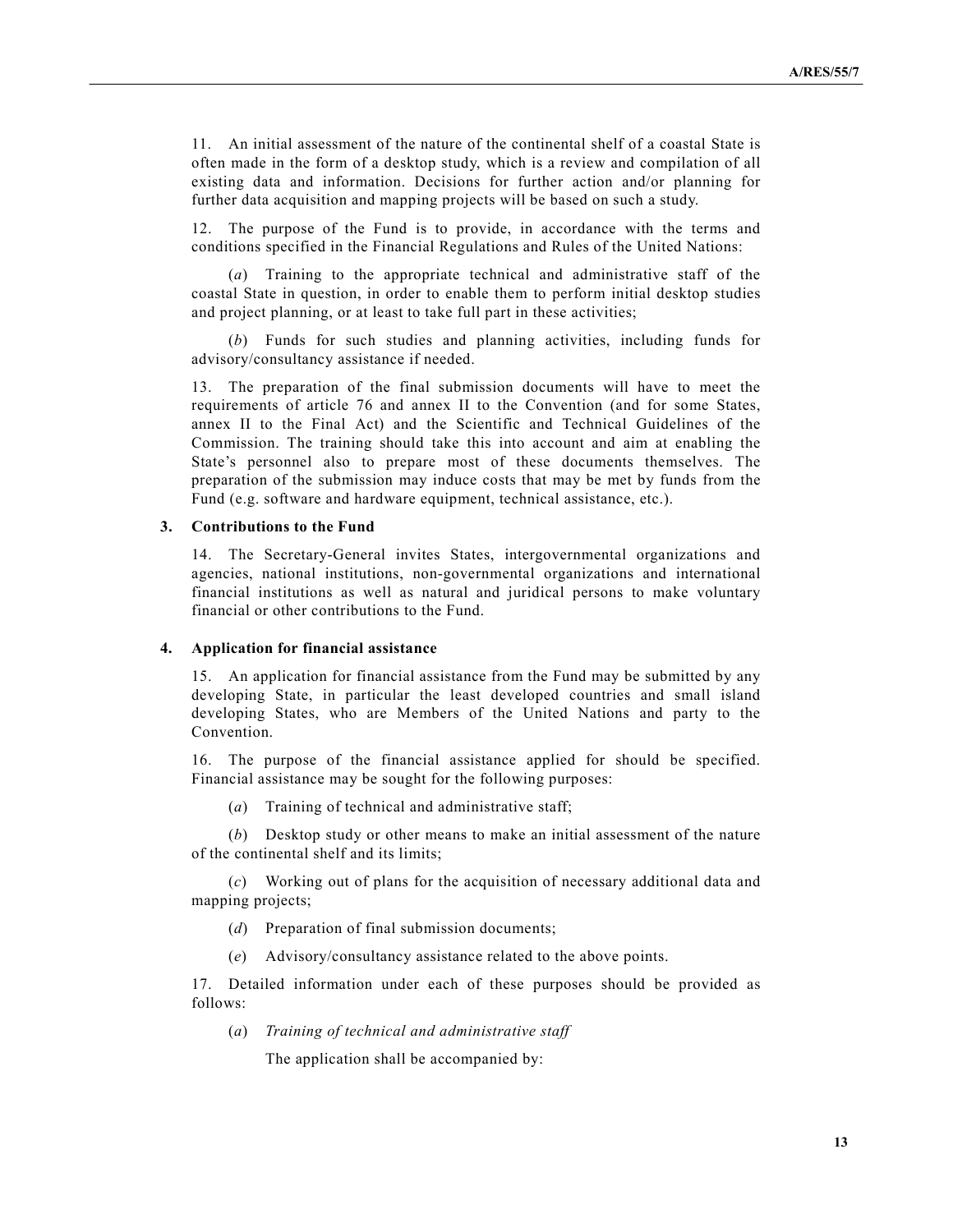(i) A specification of the goal of the training and which positions the trainees are intended to fill afterwards;

(ii) Information on the training institute(s) in question;

(iii) A copy of the training course $(s)$ ;

(iv) The curriculum vitae of the trainees;

(v) An itemized statement of the estimated costs for which assistance is requested.

(*b*) *Desktop study or other means to make an assessment of the nature of the continental shelf and its limits*

The application shall be accompanied by:

(i) A short description of the aim of the study;

(ii) An overview map of the area in question;

(iii) An overview, as complete as possible, of the database already available to the State;

(iv) An outline of how the work will be done and what tools are available (software and hardware);

(v) A specification of what will be done by the State's own staff, and what will be contracted for;

(vi) An itemized statement of the estimated costs for which assistance is requested.

(c) *Working out of plans for the acquisition of necessary additional data and mapping projects*

The application shall be accompanied by:

A summary of the status of knowledge of the continental margin, preferably based on a previous desktop study;

(ii) A preliminary assessment of the needs for specific additional data and/or information in accordance with the requirements of article 76 and annex II to the Convention, and annex II to the Final Act;

(iii) An itemized statement of the estimated costs for which assistance is requested.

(*d*) *Preparation of final submission documents*

The application shall be accompanied by:

(i) A specification of what kind of assistance is needed;

(ii) An itemized statement of the estimated costs for which assistance is requested.

## (*e*) *Advisory/consultancy assistance related to the above points*

The application shall be accompanied by:

(i) A copy of the contract between the Government and the technical or scientific expert in question;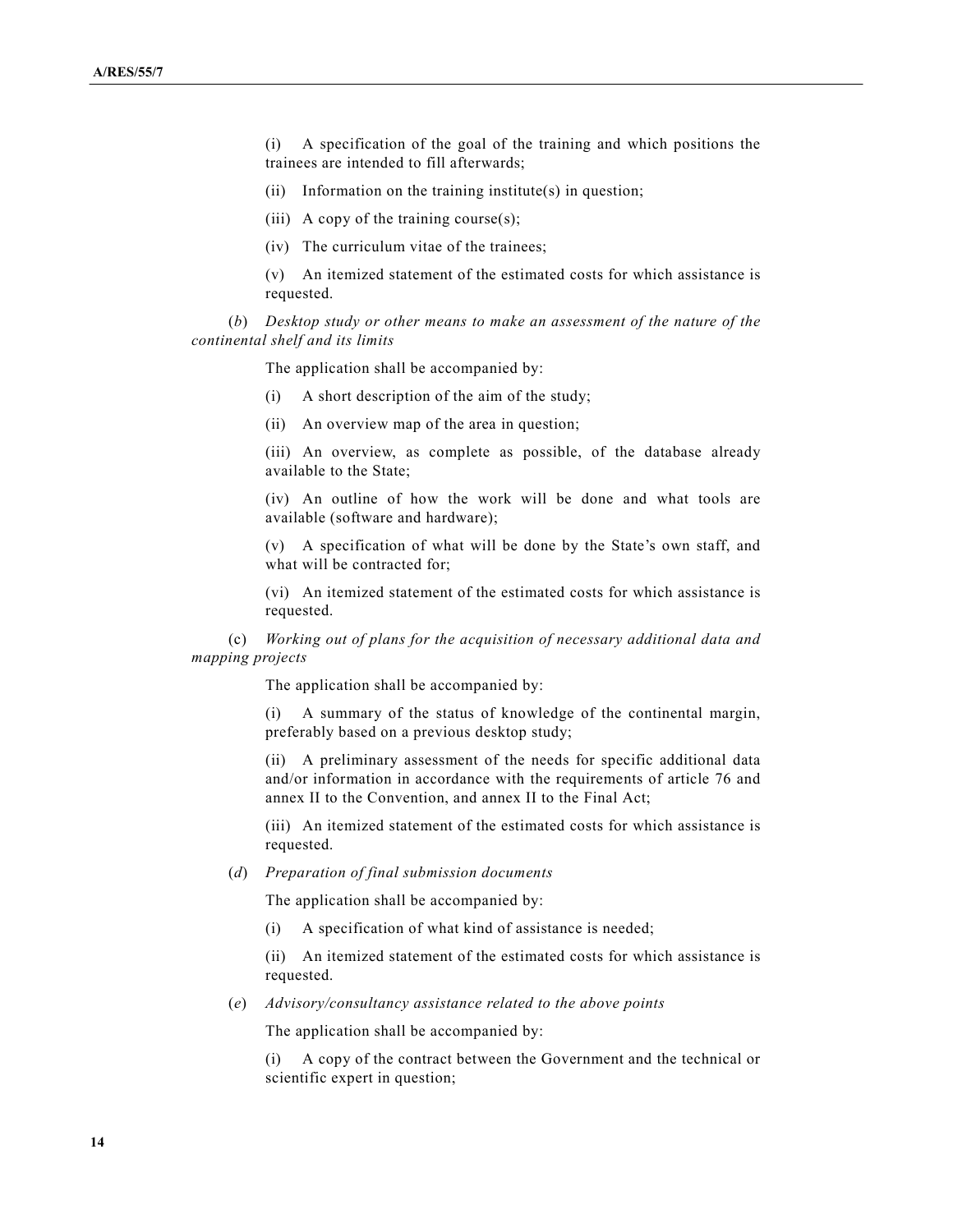(ii) An itemized statement of the costs for which assistance is requested.

18. In all these cases the application shall be accompanied by an undertaking that the requesting State shall supply a final statement of account providing details of the expenditures made from the approved amounts, to be certified by an auditor acceptable to the United Nations.

## **5. Consideration of applications**

19. Each request for financial assistance shall be considered by the Division for Ocean Affairs and the Law of the Sea of the Office of Legal Affairs ("the Division"), which acts as the secretariat of the Commission.

20. The Division may engage an independent panel of experts of the highest moral standing to assist in the examination of applications on the basis of section 4 above and to recommend the amount of financial assistance to be given. However, no sitting Commission member should serve on this panel of experts. The Division shall prepare and circulate to Member States a list of prospective members of the panel of experts. Any member of the expert panel opposed by a Member State should not be included in the panel. The Division shall on an annual basis provide a list of the panel of experts as an annex to the annual report of the Secretary-General.

21. In considering the application, the Division shall be guided solely by the financial needs of the requesting developing State and availability of funds, with priority given to least developed countries and small island developing States, taking into account the imminence of pending deadlines.

22. Travel expenses and subsistence allowance are payable to independent experts engaged by the Division to consider applications.

## **6. Granting of assistance**

23. The Secretary-General will provide financial assistance from the Fund on the basis of the evaluation and recommendations of the Division. Payments will be made against receipts evidencing actual expenditures for approved costs.

## **7. Application of article 5 of annex II to the Convention**

24. Nationals of the coastal State making the submission who are members of the Commission and any Commission member who has assisted a coastal State by providing scientific and technical advice with respect to the delineation shall not be a member of the subcommission dealing with that submission but has the right to participate as a member in the proceedings of the Commission concerning the said submission. In an effort to promote transparency and to give full effect to article 5 of annex II to the Convention there should be full disclosure by Commission members, Trust Fund recipients and training sponsors to the Division of any presubmission contacts.